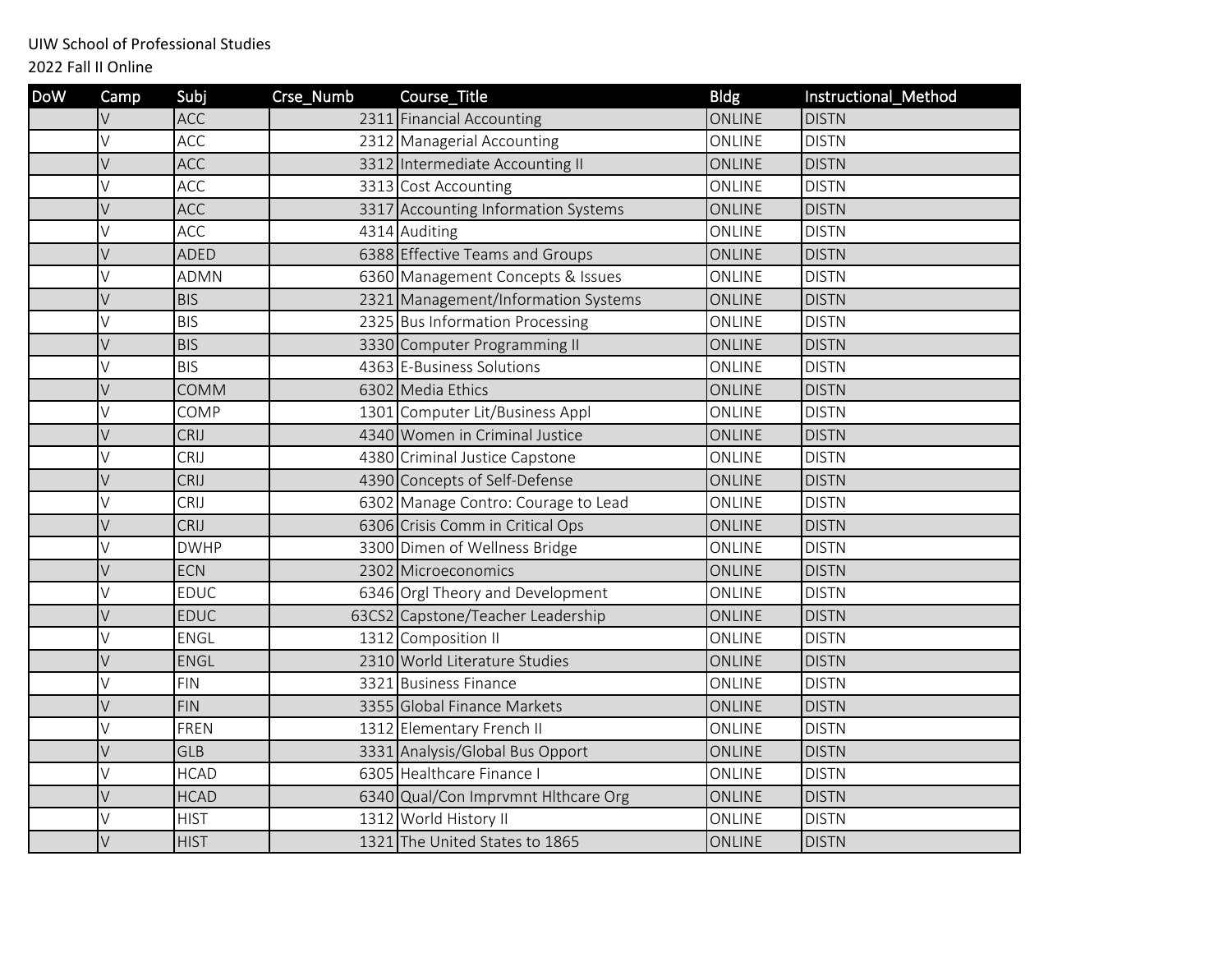UIW School of Professional Studies

2022 Fall II Online

| <b>DoW</b> | Camp | Subj        | Crse_Numb | Course_Title                        | <b>Bldg</b>   | Instructional_Method |
|------------|------|-------------|-----------|-------------------------------------|---------------|----------------------|
|            | V    | <b>HRES</b> |           | 3350 Staffing                       | ONLINE        | <b>DISTN</b>         |
|            | V    | <b>HRES</b> |           | 4380 Capstone in Human Resource     | ONLINE        | <b>DISTN</b>         |
|            | V    | <b>HSCI</b> |           | 2315 Medical Coding                 | ONLINE        | <b>DISTN</b>         |
|            | V    | <b>HSCI</b> |           | 2320 Health Sciences II             | ONLINE        | <b>DISTN</b>         |
|            | V    | <b>HSCI</b> |           | 3321 Information Systems/Hlth Sci   | ONLINE        | <b>DISTN</b>         |
|            | V    | <b>HSCI</b> |           | 3330 Legal Issues in Healthcare     | ONLINE        | <b>DISTN</b>         |
|            | V    | <b>HSCI</b> |           | 4310 Healthcare Policy              | ONLINE        | <b>DISTN</b>         |
|            | V    | <b>HSCI</b> |           | 4330 Health Sciences Research Meth  | <b>ONLINE</b> | <b>DISTN</b>         |
|            | V    | <b>HSCI</b> |           | 4340 Capstone in Health Sciences    | ONLINE        | <b>DISTN</b>         |
|            | V    | LDST        |           | 3340 Global Leadership              | ONLINE        | <b>DISTN</b>         |
|            | V    | LDST        |           | 3360 Leadership and Team Building   | ONLINE        | <b>DISTN</b>         |
|            | V    | <b>LDST</b> |           | 4380 Leadership Studies Capstone    | ONLINE        | <b>DISTN</b>         |
|            | V    | <b>MATH</b> |           | 1304 College Algebra                | ONLINE        | <b>DISTN</b>         |
|            | V    | <b>MATH</b> |           | 2303 Intro/Probability & Statistics | ONLINE        | <b>DISTN</b>         |
|            | V    | <b>MGT</b>  |           | 3340 Concepts/Functions Management  | ONLINE        | <b>DISTN</b>         |
|            | V    | <b>MGT</b>  |           | 3354 Theo/Conc Personnel Management | ONLINE        | <b>DISTN</b>         |
|            | V    | <b>MGT</b>  |           | 3357 Project Planning               | ONLINE        | <b>DISTN</b>         |
|            | V    | <b>MGT</b>  |           | 4299 ST: Case Studies in Management | <b>ONLINE</b> | <b>DISTN</b>         |
|            | V    | <b>MGT</b>  |           | 4345 Small Business Mgmt            | ONLINE        | <b>DISTN</b>         |
|            | V    | <b>MGT</b>  |           | 4347 Total Quality/Lean Management  | ONLINE        | <b>DISTN</b>         |
|            | V    | <b>MGT</b>  |           | 4355 Organizational Behavior        | ONLINE        | <b>DISTN</b>         |
|            | V    | <b>MGT</b>  |           | 4375 Business Policy and Strategy   | ONLINE        | <b>DISTN</b>         |
|            | V    | <b>MGT</b>  |           | 4390 Ethical Practices in Business  | ONLINE        | <b>DISTN</b>         |
|            | V    | <b>MKT</b>  |           | 3320 Public Relations               | ONLINE        | <b>DISTN</b>         |
|            | V    | <b>MKT</b>  |           | 3331 Intro Marketing Concepts/Strat | ONLINE        | <b>DISTN</b>         |
|            | V    | <b>MKT</b>  |           | 3355 Marketing on the Internet      | ONLINE        | <b>DISTN</b>         |
|            | V    | <b>MKT</b>  |           | 3377 Marketing/Buyer Behavior       | ONLINE        | <b>DISTN</b>         |
|            | V    | <b>MSC</b>  |           | 3370 Statistical Analysis/Business  | ONLINE        | <b>DISTN</b>         |
|            | V    | <b>MSC</b>  |           | 3371 Models/Management Science      | ONLINE        | <b>DISTN</b>         |
|            | V    | <b>MUSI</b> |           | 3350 American Popular Music         | <b>ONLINE</b> | <b>DISTN</b>         |
|            | V    | ORGD        |           | 3340 Organizational Development     | ONLINE        | <b>DISTN</b>         |
|            | V    | ORGD        |           | 3360 Teambuilding in Organizations  | <b>ONLINE</b> | <b>DISTN</b>         |
|            | V    | ORGD        |           | 3395 Organizational Change          | ONLINE        | <b>DISTN</b>         |